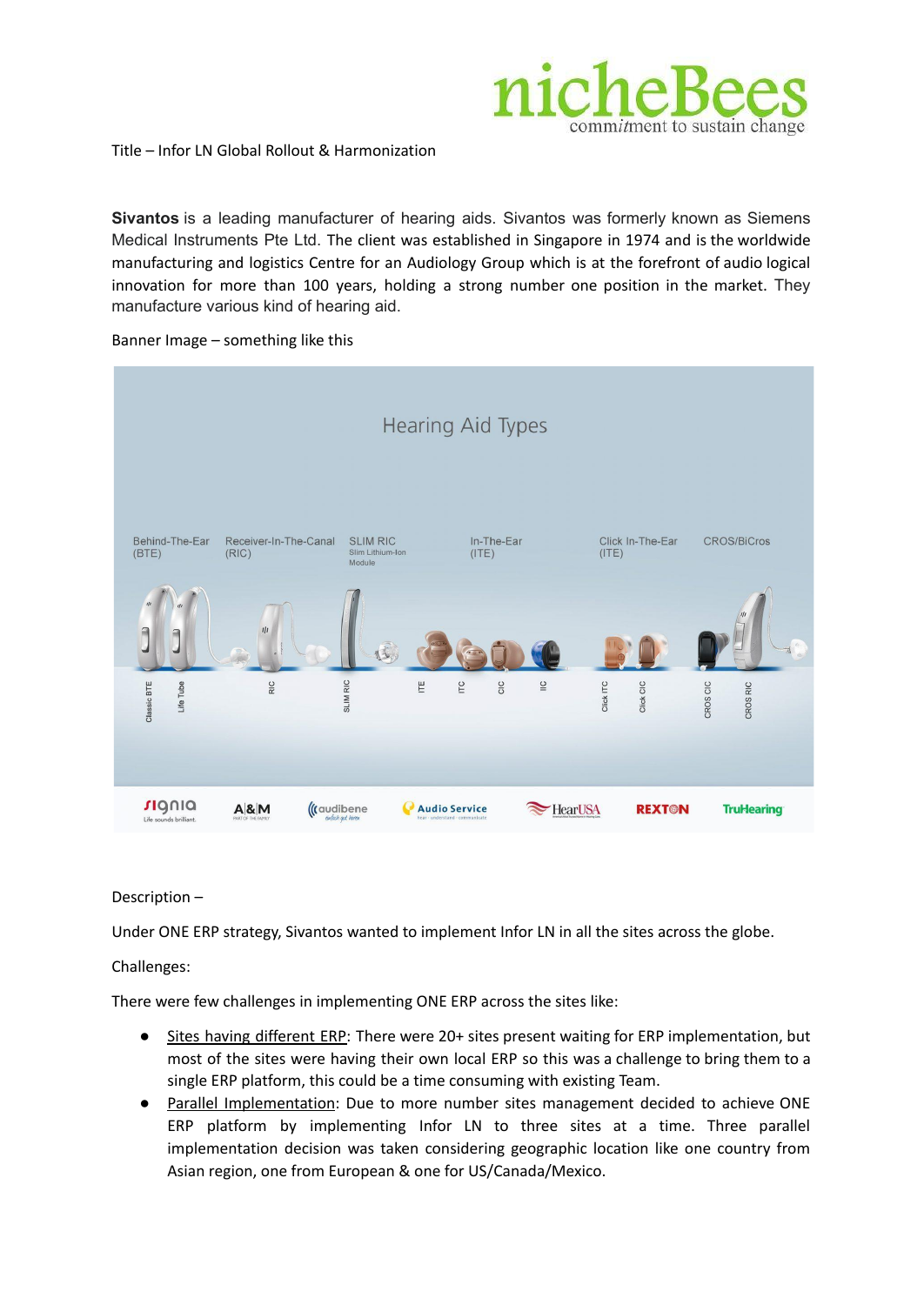

● Limited Resource: Above-mentioned strategy expected multiple resources externally as well as internally in IT. But they were having limited internal resources & releasing them from day to day operations was very difficult or almost impossible as business cannot be compromised because of new IT initiatives.

### Solution:

In order to handle all above challenges, they decided below approach:

#### 1. Global Template development

Sivantos decided to start a global template project in which all the solutions can be developed considering global business requirement, mapping & emphasizing on processes Harmonization.

#### 2. External Resources support

As, running business operations - should not get impacted due to this new IT initiative of ONE ERP, Sivantos decided to engage external resources.

#### **NicheBees as Preferred Business Partner**

Sivantos decided to engage nicheBees as their trusted Business partner to overcome their challenges in ONE ERP project. This was an opportunity for nicheBees to show their commitment towards Sivantos & helped them in overcome the challenges.

Sivantos picked resources from nicheBees for below areas:

- Global Template Project
- Roll outs

Based on suggestion of nicheBees, Sivantos involved nB resources in various areas like Global Template development project, Rollouts teams with Technical (Basis) Support.

#### **Why nicheBees?**

NicheBees as a trusted business partner - helped Sivantos in various IT areas. The veteran resources from nicheBees worked with client as an extended arm with a greater knowledge & flexibility. Resources also played important role by "filling up the gap" & "becoming bridge" between Product vendor and Sivantos Business Users. During engagement resources worked under different projects:

## Global Template Project:

A pool of nicheBees resources engaged by Sivantos group in global template project, these resources helped client with:

- Involvement in vetting FBR (Solution Document) provided by Product company
- Testing Solutions delivered by the vendor (Product company)
- Raising Jira ticket for Bug fix & get it done by Product vendor by periodic coordination/communication
- Coordinating on various Processes related documentation with various department like PGO (Process Governess) SSD, SCM & Finance
- Demo/Training of solutions to Process Governess & Business Users